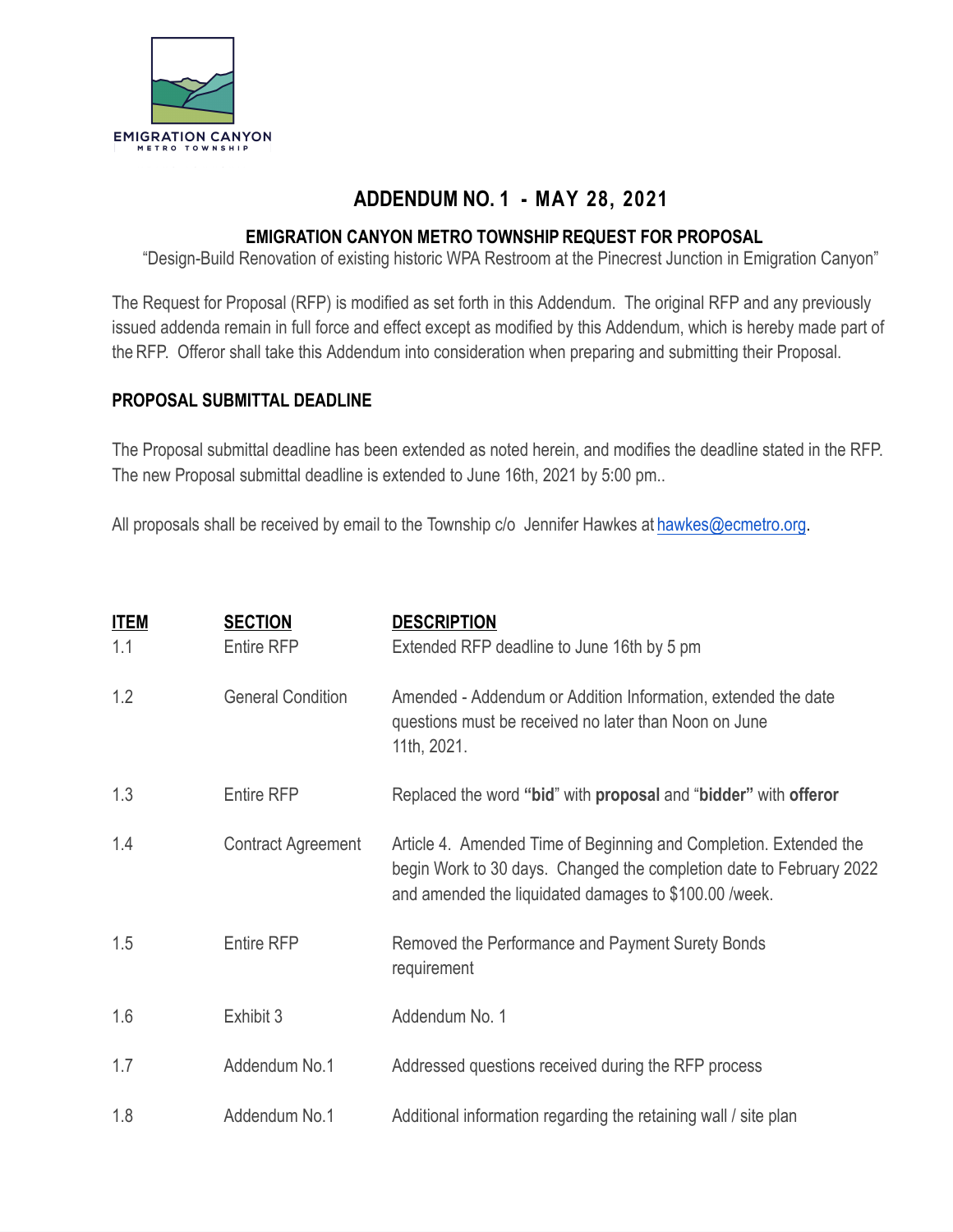

# **QUESTIONS SUBMITTED DURING THE RFP PROCESS**

- 1. As evidenced by the vegetation, the hillside behind the structure has been sliding for some time and will continue to do so. *Build the retaining wall approximately 3 feet behind the outhouse to retain the slope above right now the outhouse is the retaining wall; and 2) I had anticipated that a french drain system would be installed as well. The retaining wall would divert water away from the outhouse and*  any water that does manage to get to the building would be picked up by the drain system. I *had a conceptual drawing of the retaining wall (site plan - Addendum No. 1)*
- 2. The existing roof has cedar shingles, may we consider new cedar shingles in lieu of asphalt? If so, we like to install cedars without ice and water shield. FCOZ and the UFA Fire Code restricts the use of wood cedar shingles in Emigration Canyon. In lieu of asphalt please use a synthetic fire retardant cedar single.

*I would suggest installing a ventilated roofing system though for this location above the*  **sheathing and roofing paper (see this** [product](https://benjaminobdyke.com/product-systems/system-wood-roof/))

### *Wood Roof Protection*

.

*<https://benjaminobdyke.com/product-systems/system-wood-roof/>* 

- 3. The existing doors are 34-1/2" wide and have really cool wood frames. In lieu of a steel door/frame, may we re-use the existing frame(s) and use field fabricated "period" redwood door? We think this will meet ADA. *Yes. I don't know how critical it is that we meet ADA. Please use the existing frames and fabricated period redwood doors.*
- 4. Speaking of ADA, is a ramp required from the roadway to the door? If so, may it be compacted aggregate? *No ADA ramp required on the site. All the areas called out on the plan to be concrete could also be compacted granite or crusher fines.*
- 5. It appears that the wood structure, siding and trim are mostly old growth redwood and there is no evidence of paint. Is paint necessary? *I thought it had been painted? If well protected, I think a good stain / clear protectant would be acceptable.*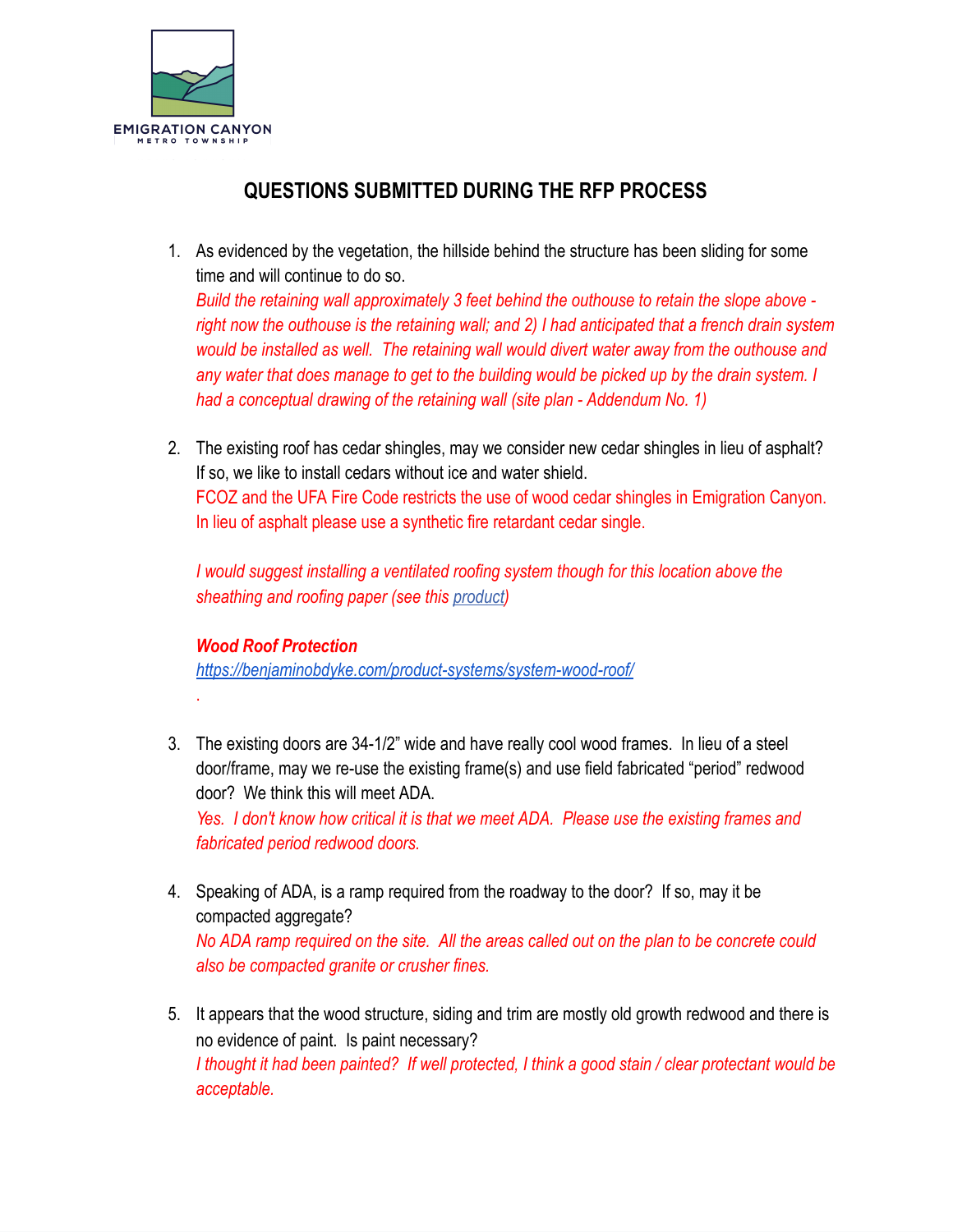6. We like the way the mature scrub oak has grown in around the building. Can we leave as much as practical?

*Leave as much of the mature scrub oak around the building as possible. The limit of disturbance in the RFP is 15' with the intent that the natural vegetation be protected in place.*

7. Finally, we would like info on the vault that you used in your design. *Please meet and match the size and specifications of the existing vault. Contact Jim Nakurmura with the Greater Municipal Service District, Planning and Zoning at 385-468-6711 with questions regarding size and coating. <https://msd.utah.gov/>*

*Responses to questions provided by Steven Cornell, Utah State Historic Preservation Office and Jennifer Hawkes, EC Metro Metro Township.* 

### *ALTERNATE BID*

*Please provide the alternate bid item* 

*Item Description* 

*Existing Vault Price to include draining, inspecting, and using the existing concrete vault vs. installing a new vault*